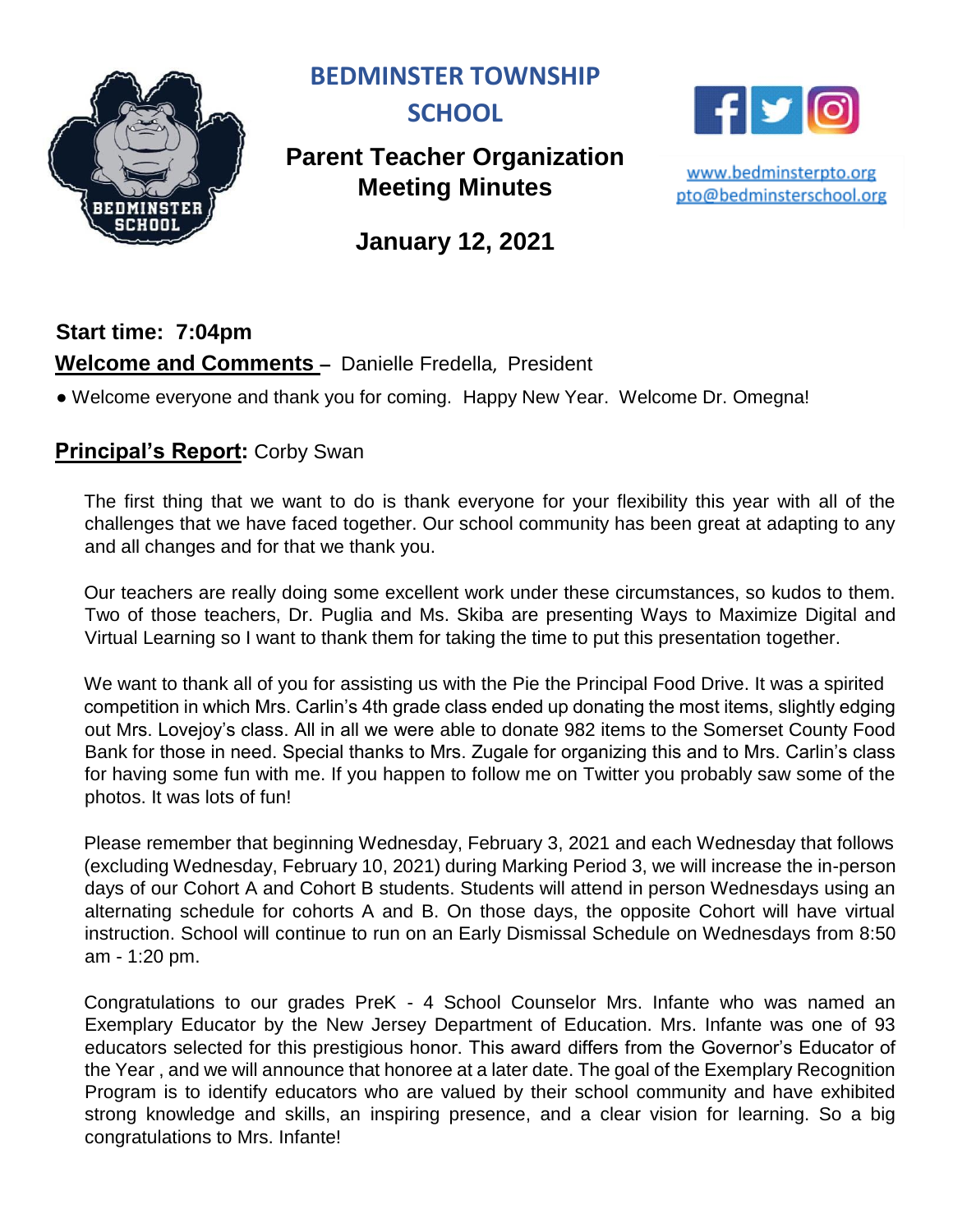This year our Parent Teacher Conferences will be virtual and the dates for conferences will be February 10th and 11th between the hours of 6 - 8pm, and February 12th from 8:45 - 10:45am. More information will be communicated to you soon regarding conferences.

I would like to welcome our new Middle School Principal Dr. Elizabeth Omegna. Dr. Omegna comes to us with an extensive background in both Middle and High School. She received her doctorate from Seton Hall University in 2020. Her dissertation topic was Teacher Perceptions on the Digital Gaming Experience in Middle School Classrooms to promote 21st Century Skills. She is a delight to work with each day.

School is closed on Monday, January 18th in observance of Dr. Martin Luther King Jr. Day.

#### **Principal's Report:** Elizabeth Omegna

Thank you so very much to our PTO for the amazing sign to welcome me!

The BTS Community has been amazingly patient and supportive as I transition! My team has been fantastic and I am already right at home getting to know our amazing teachers, students and staff and families.

I plan on a mid-month Newsletter for students and families to flush out more details in one place, but for now, here are some updates from the Middle School World:

8th Grade Mural is in the works! Students should pick up/drop off canvases as they work.

8th Grade Yearbooks (purchasing online, buying a nameplate and uploading photos all sent)

8th Grade Community Service: An online form is going out to 8th graders to track log time. We are setting a goal of 10 hours for 8th graders between now and June and have opened up virtual options and onsite options within BTS; students can email or ask Dr. O for more information.

Pilots of: Go Guardian and Block by Block attendance in the MS is very informative and we are collecting information to give parents a good indicator of student time. (i.e. GG will show us how kids use their device even out of school and BbB attendance is letting us to establish patterns with students who may be struggling so we can better target assistance)

February Conferences are forthcoming; we hope to get a video to parents next week about how to log into the Parent Portal in Genesis to sign up for time slots (still working on it!!!)

Recess is coming in MP 3 thanks to the PTO: KanJam and CornHole, socially distanced, masked and sanitized will be an outdoor option for sunshine, fresh air and mask breaks as needed.

#### **Teacher Representative** – Chuck Hogan

- Thank you PTO for your continued support and for assigning Homeroom Parents
- Thank you for the recess activities.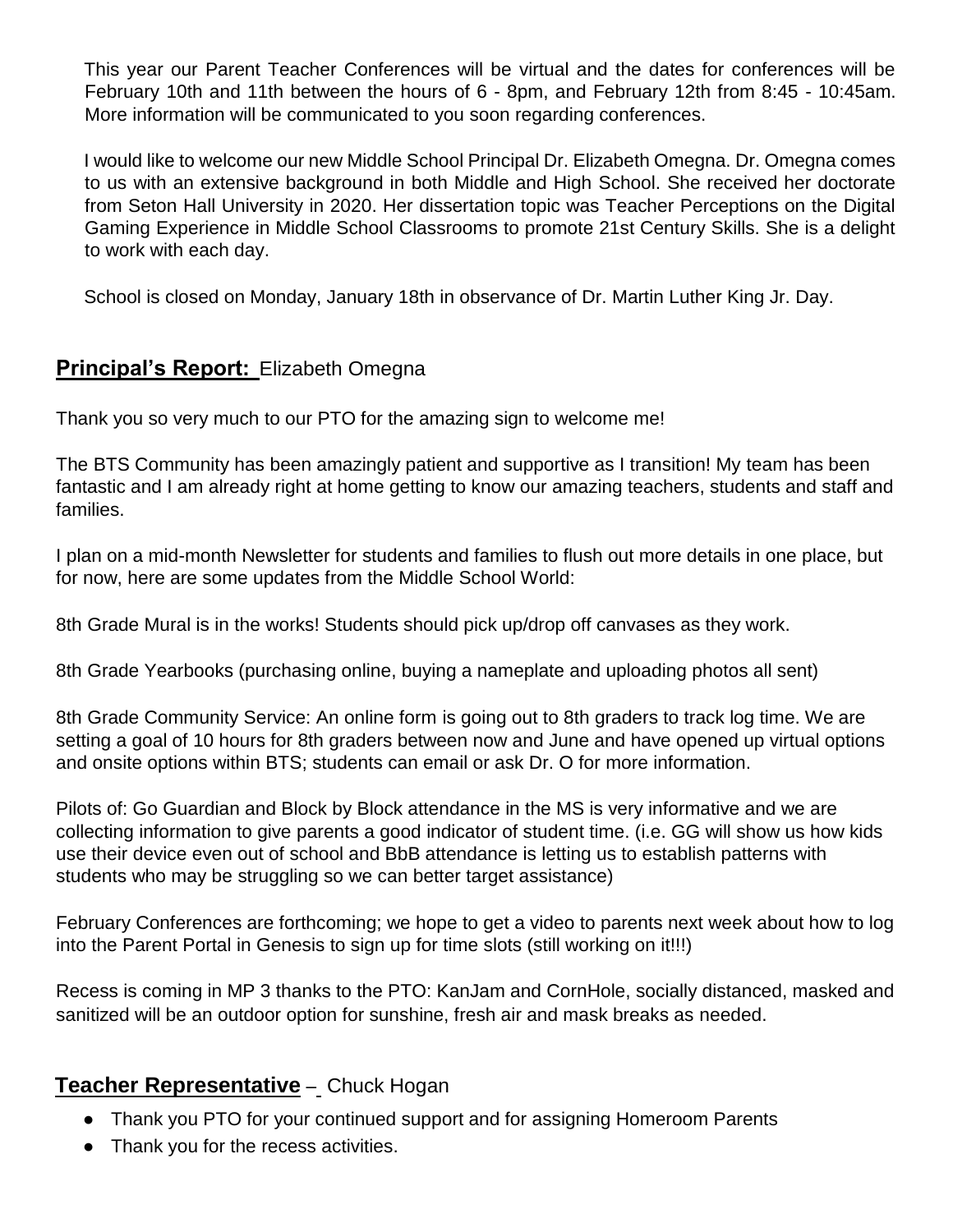### **Board of Education Report** – Suzie Stevinson- not present.

Reported by Giovanna Lamiera

- BOE Meeting scheduled for January 21
- BOE had a reorganization meeting.
- One new BOE member was sworn in, Steven Calulo.
- All renewed terms were sworn in.
- No other new business to report.

#### **Correspondence and Minutes** – Marissa Nolfi, Secretary

- Thank you letter from Dr. Omegna for the card my yard welcome sign.
- Thank you note from Mrs. Mitchell for gift card and lottery at the beginning of the school year.
- More Social Media thank you's from teachers and staff!
- All PTO Meeting Minutes Reports can be found on our websites & social media

#### **Treasurer's Report** – Ramsey Melendez, Treasurer

- Report is available on PTO website [www.bedminsterpto.org](http://www.bedminsterpto.org/)
- Ramsey was kind and brave enough to step in as and take over the Treasurer role temporarily.
- Inflows: \$180.00 in PTO memberships, \$80.00 from Amazon Smile program, Profit from Spirit Wear sales of \$993.00. Thank you Melissa & Jessica
- Outflows: Bulletin Board Supplies, registration for 501C Charity to keep up to date, applied for License from township for Spring Fling 2021 Gambling license, Recess equipment for the students.
- 50/50 Raffle has separate account.
- So far everyone seems to really like using Paypal to purchase their memberships.
- PTO will be collecting memberships via **Paypal friends and family** at btsptotreasury@gmail.com Ramsey Melendez

## **New Business**

### **CardMyYard:**

- Contact Info: Marisa & Corey Hovanec (908) 336-2626 baskingridge@cardmyyard.com
- Facebook: @cardmyyardbaskingridge Instagram: @cardmyyard\_baskingridge
- Most recent sign was a Welcome to Dr. Omenga.
- We will continue to work with Marissa going forward as the signs are very fun and exciting and the company come highly recommended

#### **Box Tops**: Danielle Fredella

- \$71.30 check received for the last bunch of clippings that were sent in.
- Decided to stay open to continuing with Box Tops.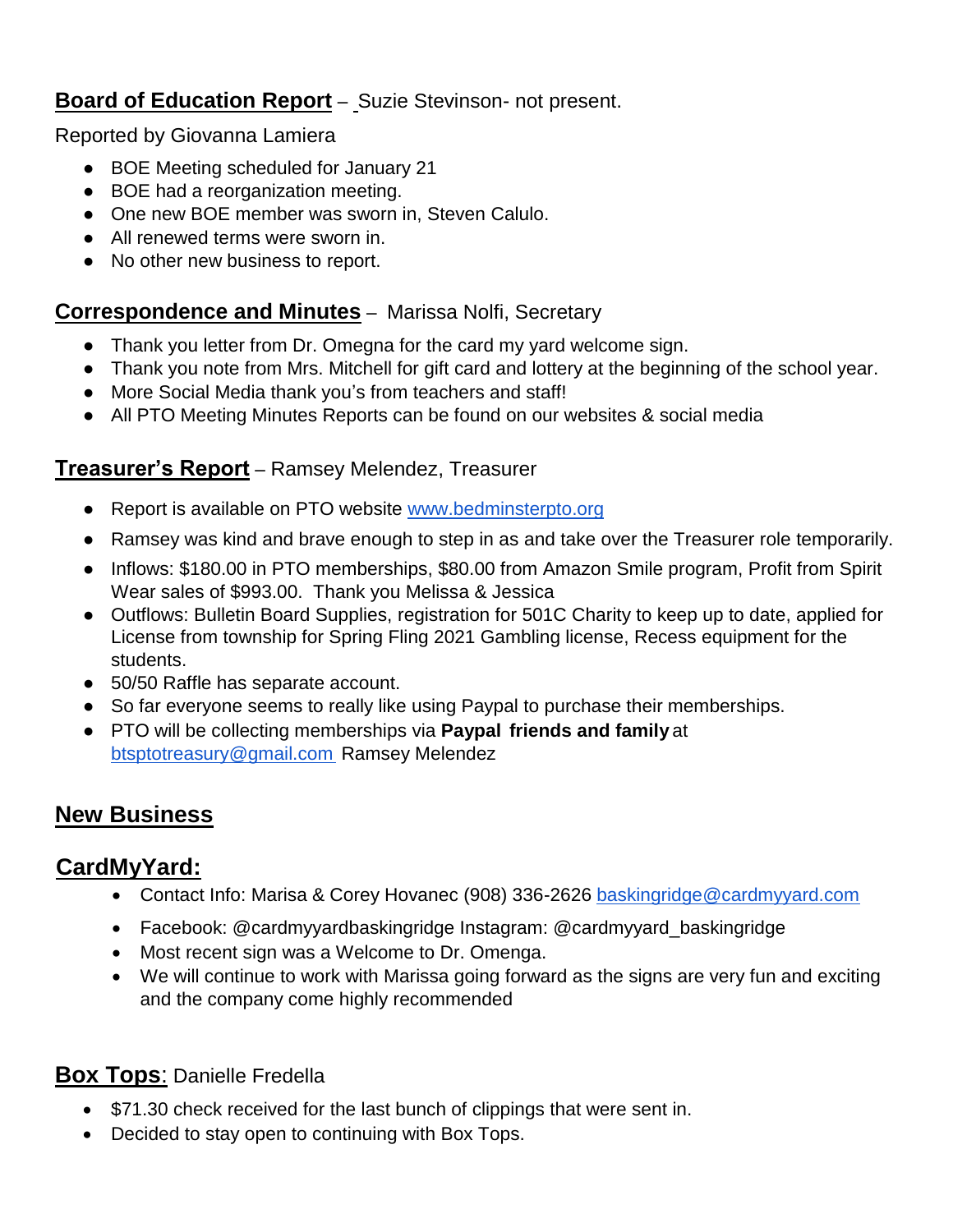## **Spring Fling: Friday, April 30, 2021:** Laura Kamrow

- **Volunteers needed for all commitment types**
- Basket Raffle license will carry over from last year.
- $\bullet$  We have a meeting scheduled with Laura on January 27<sup>th</sup> regarding decisions on what we can and cannot do in the current environment.
- Hoping to send out a mailing regarding Spring Fling by mid-February
- Anyone interested in volunteering in any way, please email [LauradeZutter@yahoo.com](mailto:LauradeZutter@yahoo.com)

## **Digital/Virtual Learning Presentation**: Miss Skiba & Dr. Puglia

- Link to this presentation can be found on our websites and on our social media platforms.
- Link to Google Slideshow: [https://docs.google.com/presentation/d/e/2PACX-1vToW7Dygg14La2wMO1\\_KiC3Lo8c\\_-](https://docs.google.com/presentation/d/e/2PACX-1vToW7Dygg14La2wMO1_KiC3Lo8c_-HFjo7DP21qN-a-DNXMz7irYx7ZgYj4K-dVWt78bLCx_NDDRjAo/pub?start=false&loop=false&delayms=3000&slide=id.gabbc18e2d3_0_0) [HFjo7DP21qN-a-DNXMz7irYx7ZgYj4K](https://docs.google.com/presentation/d/e/2PACX-1vToW7Dygg14La2wMO1_KiC3Lo8c_-HFjo7DP21qN-a-DNXMz7irYx7ZgYj4K-dVWt78bLCx_NDDRjAo/pub?start=false&loop=false&delayms=3000&slide=id.gabbc18e2d3_0_0)[dVWt78bLCx\\_NDDRjAo/pub?start=false&loop=false&delayms=3000&slide=id.gabbc18e2d3\\_0](https://docs.google.com/presentation/d/e/2PACX-1vToW7Dygg14La2wMO1_KiC3Lo8c_-HFjo7DP21qN-a-DNXMz7irYx7ZgYj4K-dVWt78bLCx_NDDRjAo/pub?start=false&loop=false&delayms=3000&slide=id.gabbc18e2d3_0_0)  $\overline{0}$
- Please email Miss Skiba at [mskiba@bedminsterschool.org](mailto:mskiba@bedminsterschool.org) or Dr. Puglia at [jpulgia@bedminsterschopol.org](mailto:jpulgia@bedminsterschopol.org) with any questions or should you need any assistance with virtual learning.

*Huge Thank you to Miss Skiba & Dr. Puglia for this amazing slideshow Presentation!* 

### **Public Questions & Comments:**

**This portion will be held to a 15-minute limit. We politely ask that each speaker limit his or her time to 5 minutes for comments and/or questions in regard to any Agenda point or any other topic related to the**

**PTO. If any written documents are to be given to the PTO Executive Board, please email them to the Board Secretary, Marissa Nolfi, 2 days in advance of the meeting date. [pto@bedminsterschool.org](mailto:pto@bedminsterschool.org)**

## **Old Business**

**Winter Clothing Collection:** Anna Spitaleri- not present. Reported by Danielle Fredella

• Collection is closed.

## **Reading Presentation:** Mrs. Alfieri & Ms. Spero

 [https://docs.google.com/document/d/1L5MZD6YloQz61iC1eTWOKmrYyySQe4F65Nv9E9DLdf](https://docs.google.com/document/d/1L5MZD6YloQz61iC1eTWOKmrYyySQe4F65Nv9E9DLdfY/edit) [Y/edit](https://docs.google.com/document/d/1L5MZD6YloQz61iC1eTWOKmrYyySQe4F65Nv9E9DLdfY/edit)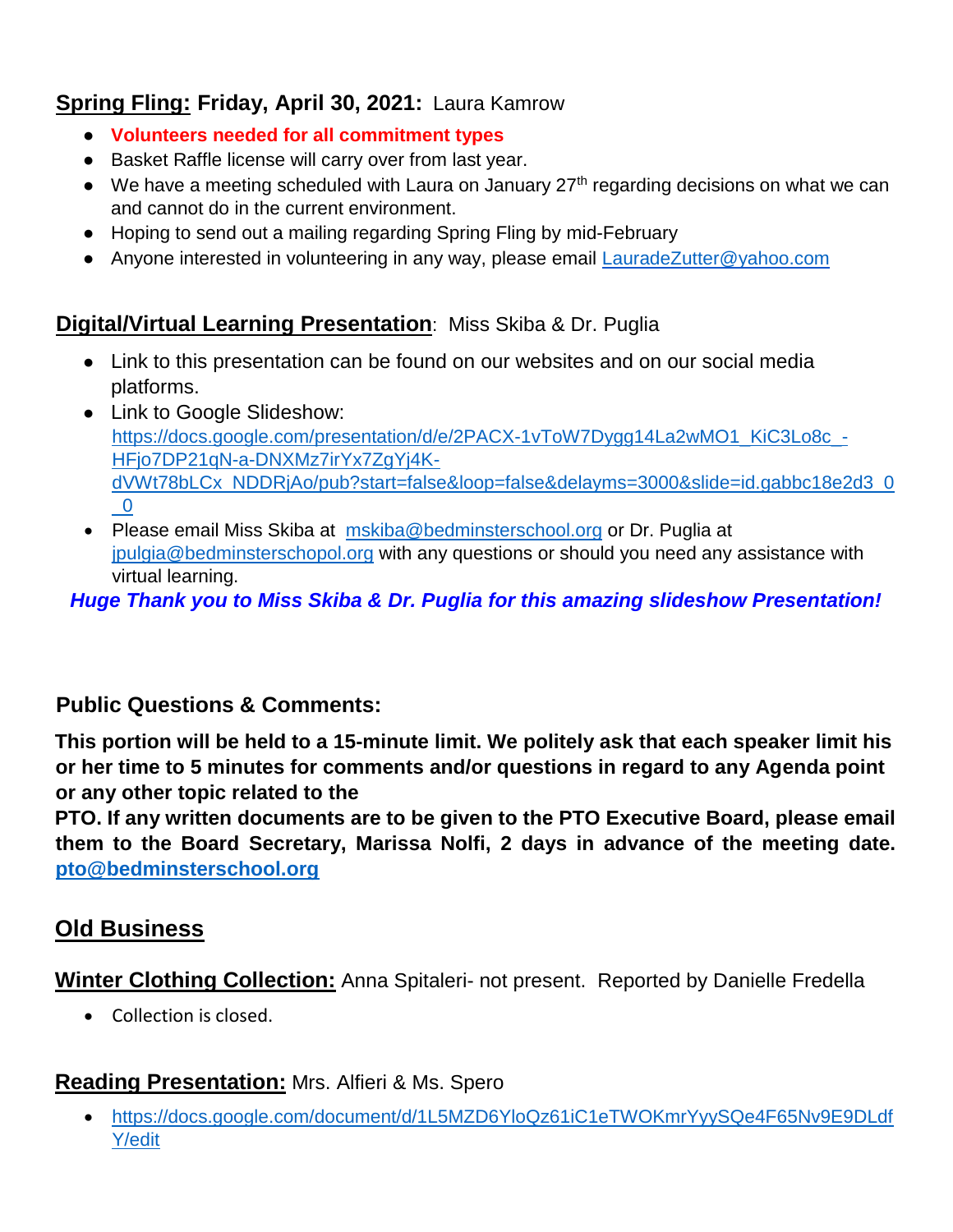# **Ongoing Committees**

#### **PTO Membership:** Executive Board

- \$15 per Family
- Memberships fees will be collected virtually through Paypal friends & family using the emaIl btsptotreasury@gmail.com
- Forms can also be found on website and all current Newsletters

### **PTO Meeting Schedule:**

- **● February 9th, 7:00pm - link to follow**
- **● March 9th, 9:30am - link to follow**
- **● April 13th, 7:00pm - link to follow**
- **● May 11th, 7:00pm - link to follow**
- **● June 8th, 7:00pm - link to follow**  <http://www.bedminsterpto.org/meeting-dates.html> **\*\*Please note: All meetings are subject to change at any time. All meetings until further notice will be held virtually through Google Meet.**

### **Assemblies:** Sonia Marto

- **●** Chair people needed (at least 2) reach out to any member of the Executive PTO Board to volunteer.
- **●** We look forward to getting back on track and making the next school year one of the best with assemblies for our children as they have missed out on so much this year.
- **●** No assemblies at this time due to COVID-19 state guidelines

### **Bulletin Boards**: Faith Costabile & Danielle Fredella

**●** At a halt as there is no one allowed into the building due to COVID-19 restrictions. <http://www.bedminsterpto.org/bulletin-boards.html>

### **Bedminster Charities Fall Fest (BCFF):** Meriah Valente

- Chair People needed.
- Cancelled for 2020
- **Seven local charities benefit from the proceeds and the PTO is one of them!**

**CIC, The HUB**: Anna Spitalari - not present reported by Danielle Fredella

**●** Meaningful and educational volunteer opportunities for Middle School students are offered throughout the year at Community in Crisis, The Hub; for information please email: Info@communityincrisis.org. ●<http://www.bedminsterpto.org/cic-the-hub.html>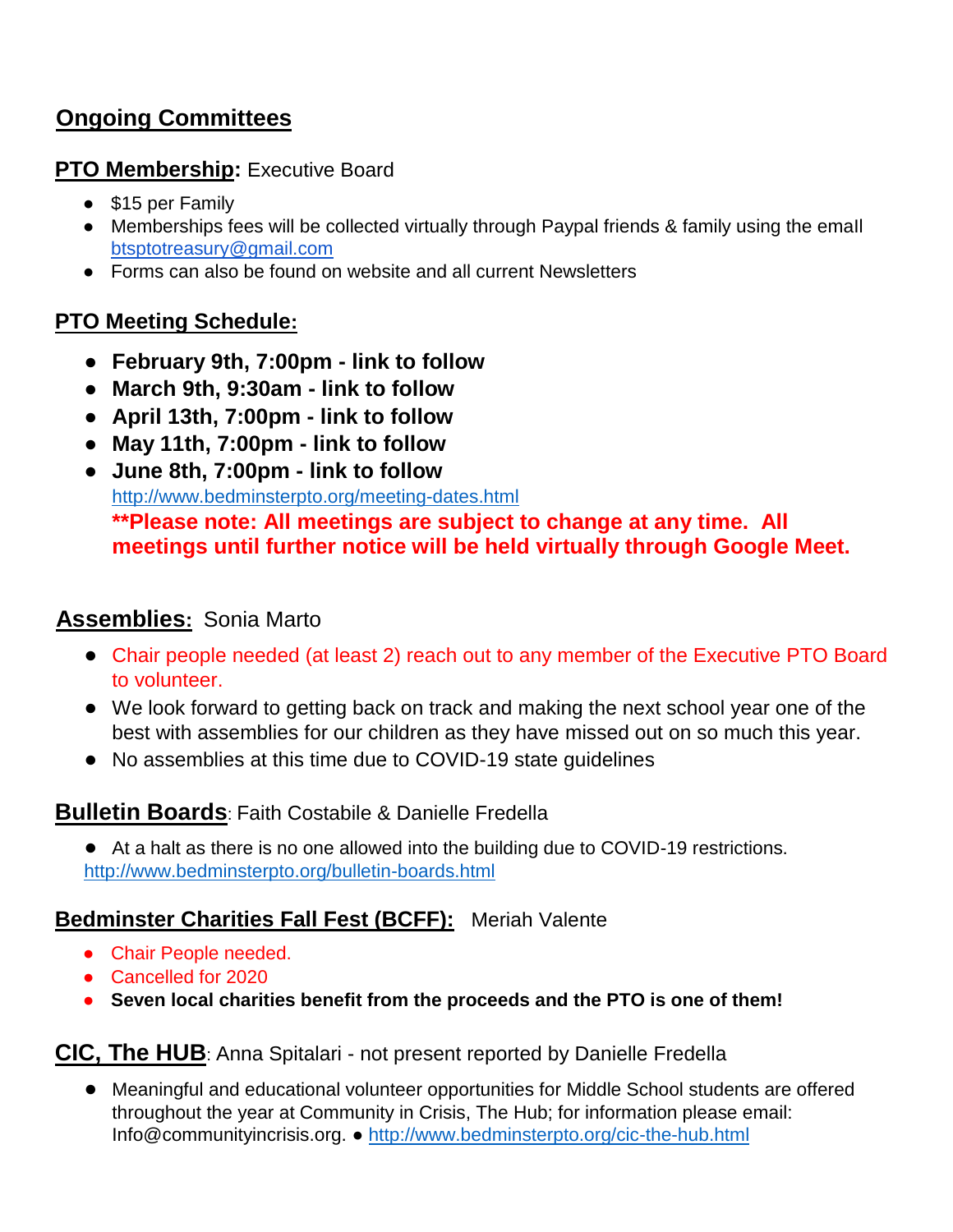## **SH Municipal Alliance: Anna Spitaleri- not present**

**●** nothing to report

## **Cub Scouts Pack #1749 :** Steve Frantz

- **●** Contact Cub Scout leader directly at: stevefranz@gmail.com
- **●** Meeting monthly both in person and virtually for some of the younger scouts.
- **●** Fundraiser earned \$8,895 with a commission to the pack of \$3,328 which made it possible to charge only \$25 for dues, which is a huge difference from last year.

## **Donations & Corporate Matching: Executive Board**

• We are extremely fortunate to have a handful of families that consider us when their

companies offer a corporate matching program.

- PTO is a 501(c)(3) nonprofit charity
- Amazon Smile Program: Bedminster PTO can be chosen as your charity to receive 0.05% of qualified purchases

### **Helping Hands**: Suzie Stevinson

●<http://www.bedminsterpto.org/helping-hands.html>

### **Homeroom Parents**: Ramsey Melendez

- Reach out to Ramsey to become a Homeroom Parent
- HRP is up & running for the 20-21 school year! Class Lists have been received and HRP's notified.
- Teachers have sent out information on behalf of all HRP's to students' parents for gathering information.
- Thank you to all HR parents who have signed up and gathered the information as well as created class lists to communicate with one another.
- Still awaiting information from a few upper grade teachers, Mr. Swan will follow up.
- Main responsibility for this year, due to COVID circumstances and no parents being allowed into the building, is to collect parent information, generate a contact list and send it out to each parent in the class as well as share any PTO information as given by Danielle, the PTO President.
- HRP's will not be asking for donations at this point this year (again due to COVID circumstances) which is usually collected at B2SN. We will revisit this in January 2021. Donations will be used for Teacher Appreciation week and End of Year Gifts to teachers.
- Thank you to all who have volunteered their time to the teachers and children!
- <http://www.bedminsterpto.org/homeroom-parent.html>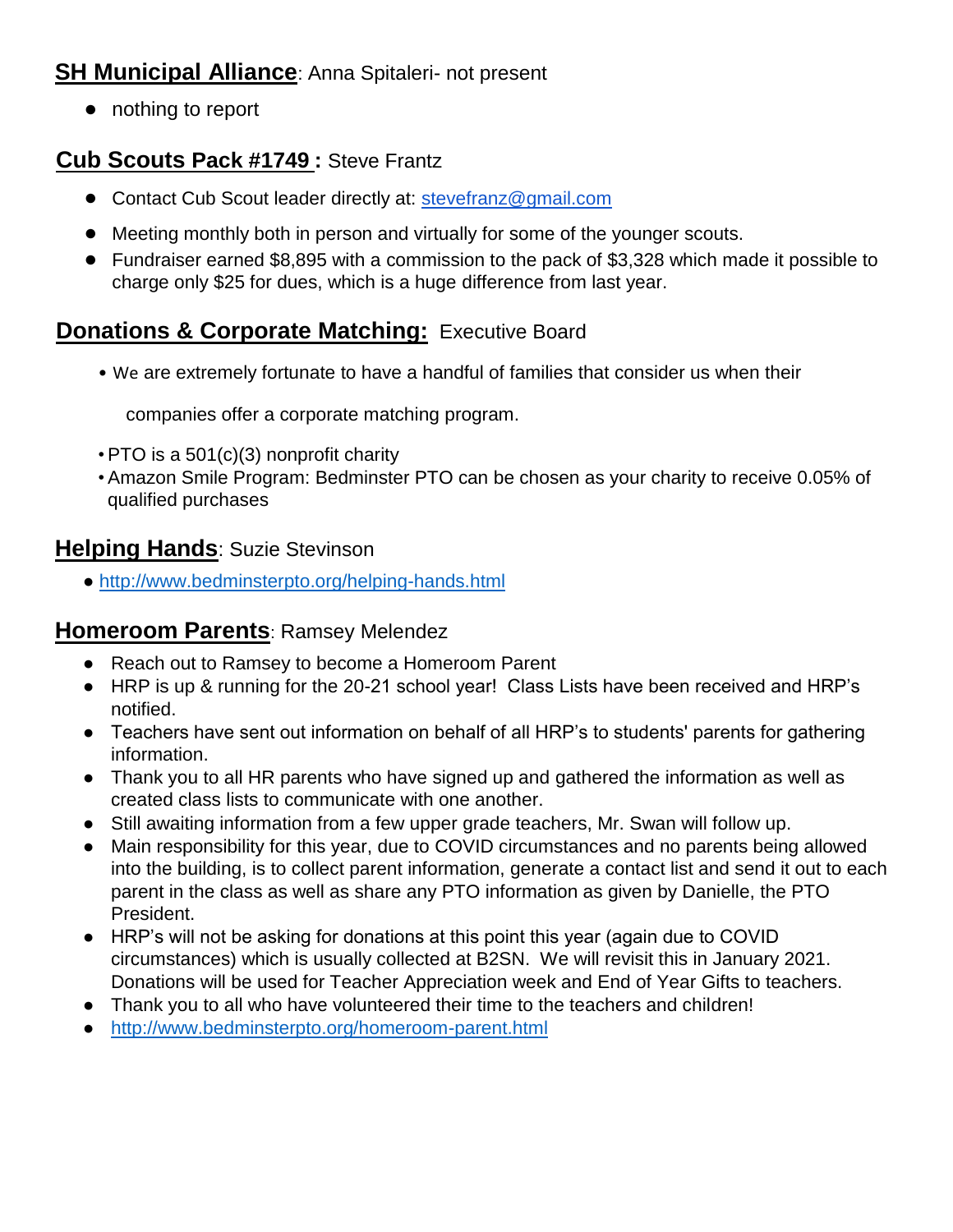## **PR/Social Media/Website:** Ramsey Melendez

- Please check all social media for updates within the district regarding schedule changes and to follow all the latest news.
- Check for parent teacher conference schedule which will be posted this month.
- Communication is always on Social Media. All platforms have been very busy to keep our Bulldogs/Bulldog Families well informed.
- [www.bedminsterpto.org](http://www.bedminsterpto.org/)
- Facebook, Twitter, Instagram
- Dates & times and all information can be found on social media
- Facebook is our highest viewed platform
- Like us on Facebook, Instagram and Twitter

**Spirit Wear:** Jessica Pasquale & Melissa Kircher

- A very great response this year with a profit of \$984.00
- Minor modifications and changes to our logo. Approved by Mr. Swan. The new design is similar to a Varsity "B" which ties in and leads onto Bernards High School.
- All purchases were shipped on November 6th.

# **8th Grade:**

● TBA

**Public Questions & Comments:** 

**This portion will be held to a 15-minute limit. We politely ask that each speaker limit his or her time to 5 minutes for comments and/or questions in regard to any Agenda point or any other topic related to the** 

**PTO. If any written documents are to be given to the PTO Executive Board, please email them to the Board** 

**Secretary, Marissa Nolfi, 2 days in advance of the meeting date.** 

**pto@bedminsterschool.org** 

### **Closing Notes: Danielle Fredella**

Danielle explained that there has not been a monthly PTO newsletter as we have had so much information coming from administration as we continue to adjust to a virtual and hybrid learning experience this school year.

There will be a newsletter coming out soon regarding Spring Fling and the information regarding that event which is still scheduled to happen on Friday, April 30th, 2021.